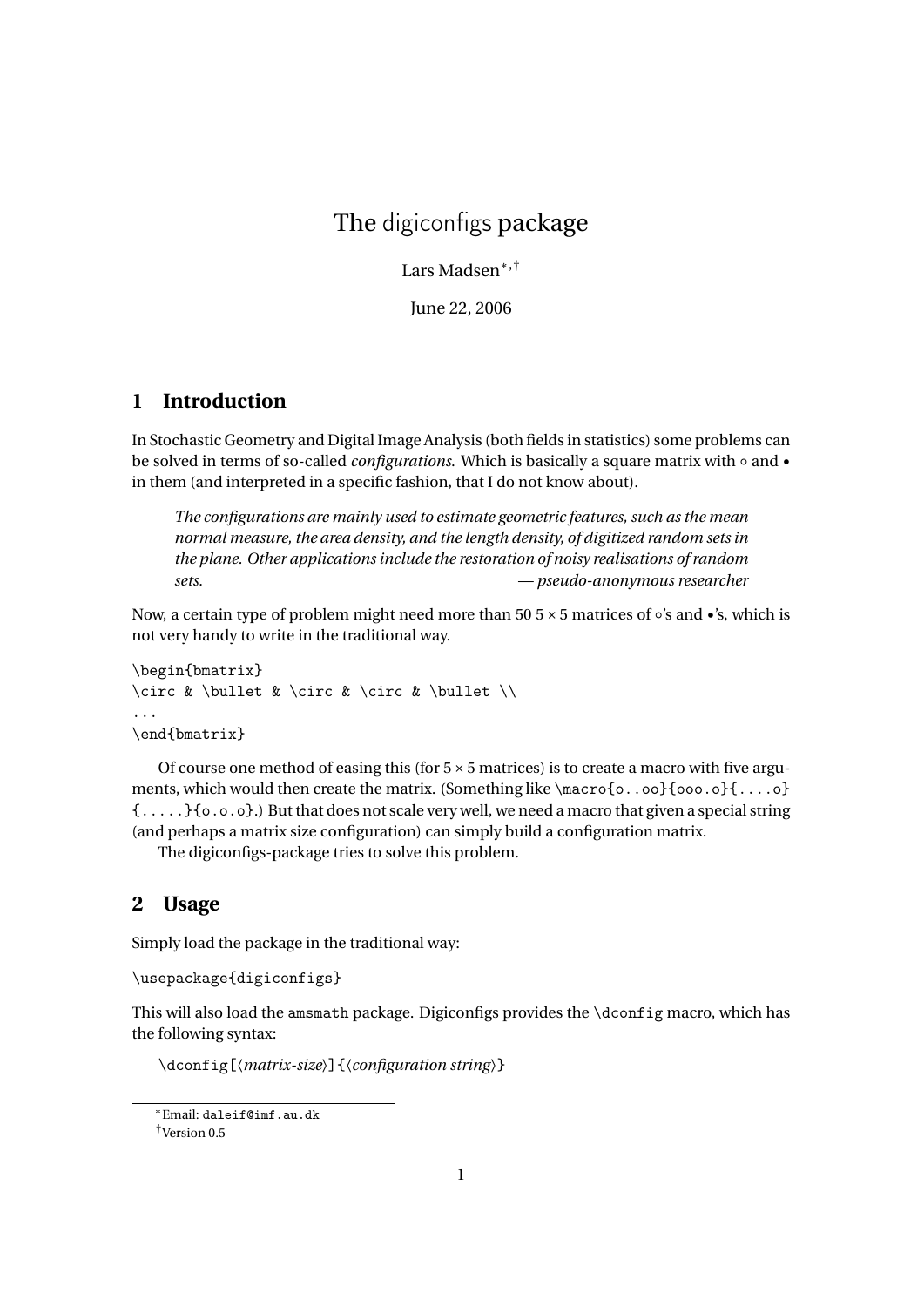Explanation:

- 〈*matrix-size*〉 This optional argument is used to specify the expected size of the matrix, the syntax to be used is of course 〈*rows*〉x〈*cols*〉, where, if〈*rows*〉=〈*cols*〉is equivalent to simply typing *(rows)*. Default is 4 (i.e. a  $4 \times 4$  matrix), which is configurable.
- 〈*configuration string*〉 This is suppose to be a string of single characters each of which will represent an entry in the matrix. The macro will react to four different characters, which by default is
	- **o** represents a ◦,
	- **.** represents a •,
	- **c** represents a · (sometimes used to indicate a blank), and
	- **b** which represents a *blank* entry.

All four characters are configurable, as is the symbols used for *circle*, *bullet*, and *cdot*.

All other characters (except  $\#$ ,  $\%$  and  $X$ ) will be ignored. X is internally added to the string, and is used to detect the end of the string if it falls short.

\dconfig will then calculate the number of entries it has to look for, and simply eat up character by character (using tail recursion) until it has found the number it needs. Any remaining characters will be ignored. If the string it too short for the expected number of entries, a warning will be issued, and the matrix will simply come short at this point.

Here are a few examples

```
\def\mystring{..o.. bb.o.. dsfsf co..}
\setminus \Gamma\dconfig[2]{\mystring} \dconfig[1x5]{\mystring}
\dconfig{\mystring} \dconfig[3x4]{\mystring}
\setminus]
                              \begin{pmatrix} \bullet & \bullet \\ \circ & \bullet \end{pmatrix} \begin{pmatrix} \bullet & \bullet & \circ & \bullet & \bullet \end{pmatrix}\sqrt{ }\overline{\phantom{a}}• • • •
                                                                        • •
                                                                                           Ι
                                                                                           \begin{array}{c} \hline \end{array}\sqrt{ }• • • •
```
Matrix three here falls short of entries.

#### **3 Configuration**

The package offers various configurations. All of these can be changed throughout the document.

◦ • • · ◦ • •

 $\mathsf{I}$ 

• • ◦ • • ·

 $\lambda$  $\overline{\phantom{a}}$ 

|                                                        | (o)               |
|--------------------------------------------------------|-------------------|
| $\setminus$ setBulletChar $\{ \langle char \rangle \}$ | $\left( .\right)$ |
|                                                        | (c)               |
| $\setminus$ setBlankChar $\{ \langle char \rangle \}$  | (b)               |

Is used to alter the four main characters the macro is looking for. Argument should be a single char (to keep things simple).